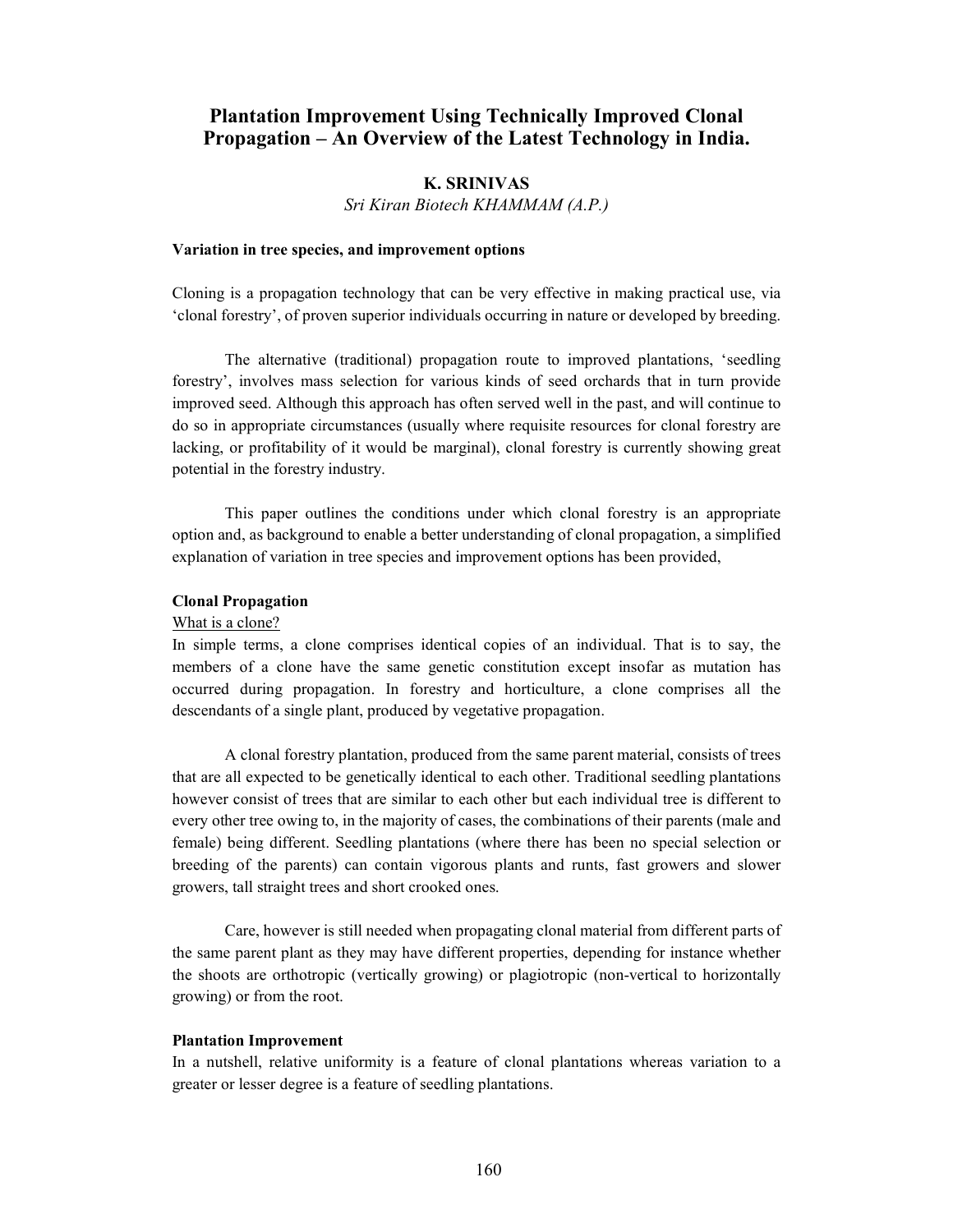The extent of the variation in seedling plantations can be reduced by using genetically-improved and graded seed, rigorous culling prior to planting, and by silvicultural thinning in the field.

The clonal approach to plantation improvement is to identify a small number of individual trees, by replicated tests in target environments conducted over several years, that are superior in a desired combination of such traits as tree form, wood quality, speed of growth, tolerance of salinity, etc., and to reproduce them vegetatively, to create a plantation of trees all identical to these superior individuals.

Clonal forestry plays a significant role in many forestry plantation operations around the world, and is now common practice in Acacias, Eucalyptus,  $\&$  pine plantations. The Australian, South African, Brazilian and Indonesian hardwood industry is a notable exception.

### Why do many timber companies around the world plant clonal plantations?

Well-executed clonal plantations confer many advantages over traditional seedling plantations.

Clonal plantations are based on superior individuals that have been selected by the plant breeder for their superior genetic qualities.

Qualities selected by breeders for the mass-production of elite clones may include:

- Increased growth rate
- Superior vigour
- Superior form/shape (eg apical dominance for sawn log production)
- Increased timber volume/yield
- Superior timber qualities (eg strength, durability, density, paper quality)
- Pest and disease resistance
- Drought resistance
- Suitability to specific soil types
- Suitability to specific climatic zones
- Salt tolerance

The tree breeder usually selects for a limited number of the most important traits as little progress can be made if selection is attempted for a large number of traits.

As well as genetic advantages, clonal plantations offer additional flow-on benefits such as:

- Relative uniformity
- Low levels of runts and deaths
- Lower initial stocking rates
- Lower establishment costs
- Cheaper harvesting costs
- Increased profitability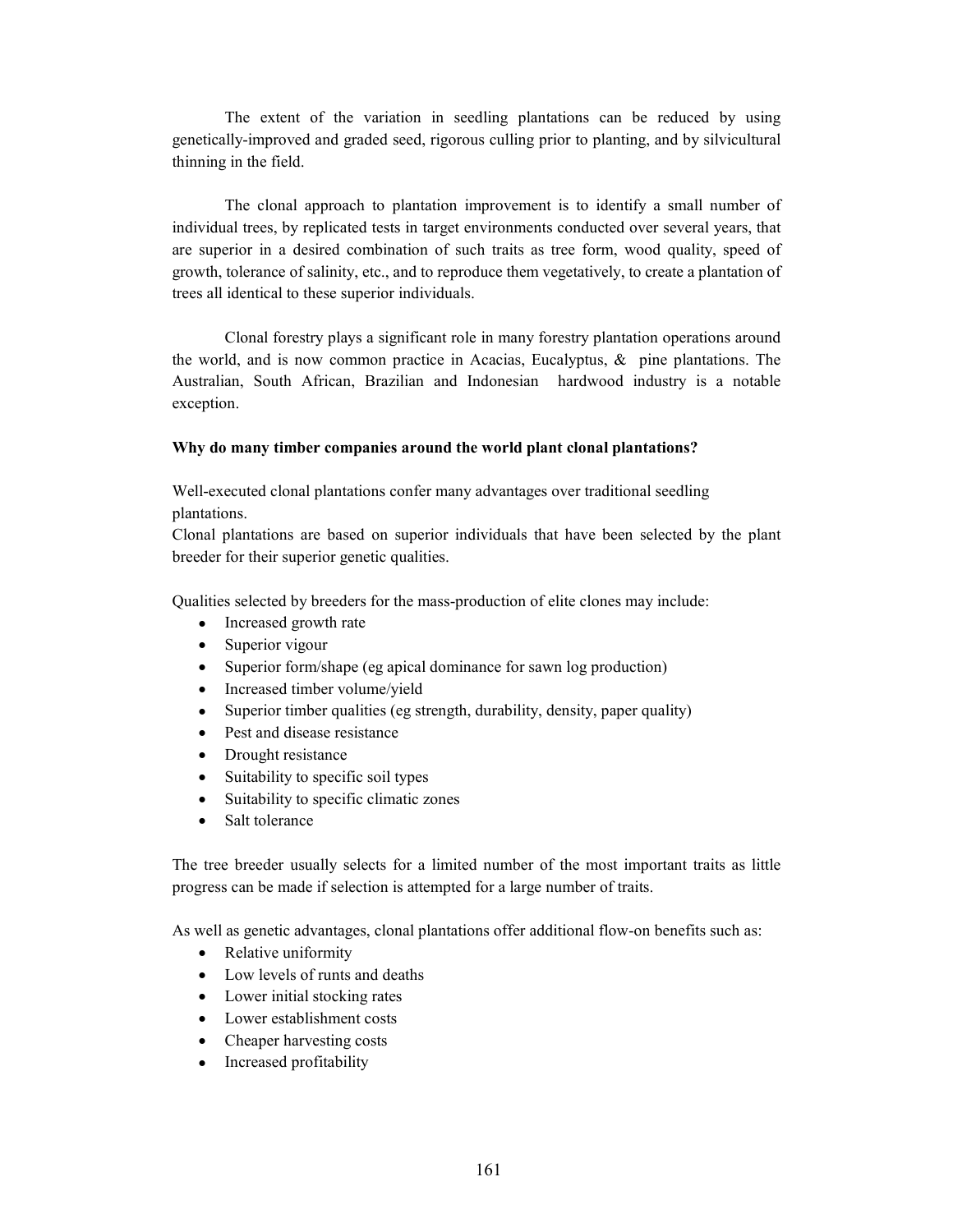Elite clones supplied to plantations by nurseries are uniform for two reasons:

- The rooted cuttings that each comprises, are identical genetically; and
- In the case of SKB, the production process used incorporates extensive sorting for age, development, height, vigour etc of the individual plants produced.

## This uniformity results in the following advantages to the plantation owner:

- All plants supplied are of plantable quality and the planting team does not need to sort, select or discard, thus resulting in more efficient planting and cost savings during the planting process;
- 100% of the plants delivered are virtually identical in size, vigour and growth characteristics including growth rate. This means that there are few runts or deaths in the plantation, and therefore no re-planting (as a result of poor genetic performance) is usually necessary, resulting in considerable cost savings at the planting stage.
- Barring a low natural mortality, all plants grow into good quality trees in the plantation. There is little or no need for thinning of runts as the plantation grows.
- It is generally considered that clonal plantations do not require the same degree of early thinning, and so they are usually planted at a lower rate per hectare than seedling plantations.1
- Since growth of all trees across the plantation is uniform, except due to differences in local sites, harvest operations are easier, more efficient and more cost effective.
- All plants in a clonal plantation have been selected for superior qualities, which in most cases result in higher return at harvest.

Replanting is to be avoided 'at all costs' as it is very expensive since it requires the purchase of replacement plants, and expenditure on additional, more costly, labour to replant replacements located usually at random all through the plantation. Usually there is less need for replanting in clonal plantations.

## Price considerations

After superior clones have been identified within seedling-derived populations (which can be very expensive, especially if breeding is continued to develop even better clones), the only additional cost in establishing a clonal hardwood plantation compared to a seedling plantation is the higher cost of a clonally produced plant.

For example, a typical seedling eucalypt plantation may be planted at 5000 stems/ha are compared to a clonal plantation at the same site planted at 2250 stems/ha. The lower stocking of clonal plantations may remove the need for the early thinning of poor quality trees. However, stocking densities at different plantation ages (maintained by appropriate thinning) will still need to be determined by requirements to maintain 'site capture' (to avoid invasion of unwanted growth), to meet particular log specifications and markets appropriate to the growth stage of the plantation, the end use of the timber and when a market may be available.

Clonal propagation of hardwoods, especially eucalypts, can be a totally different scenario and at the other extreme end of the spectrum regarding difficulty, technology and capitalisation. This impacts on price, and so at face value there is a perceived price barrier (by the grower) working against the establishment of hardwood clonal plantations, even though a closer study of the full economic picture may show otherwise.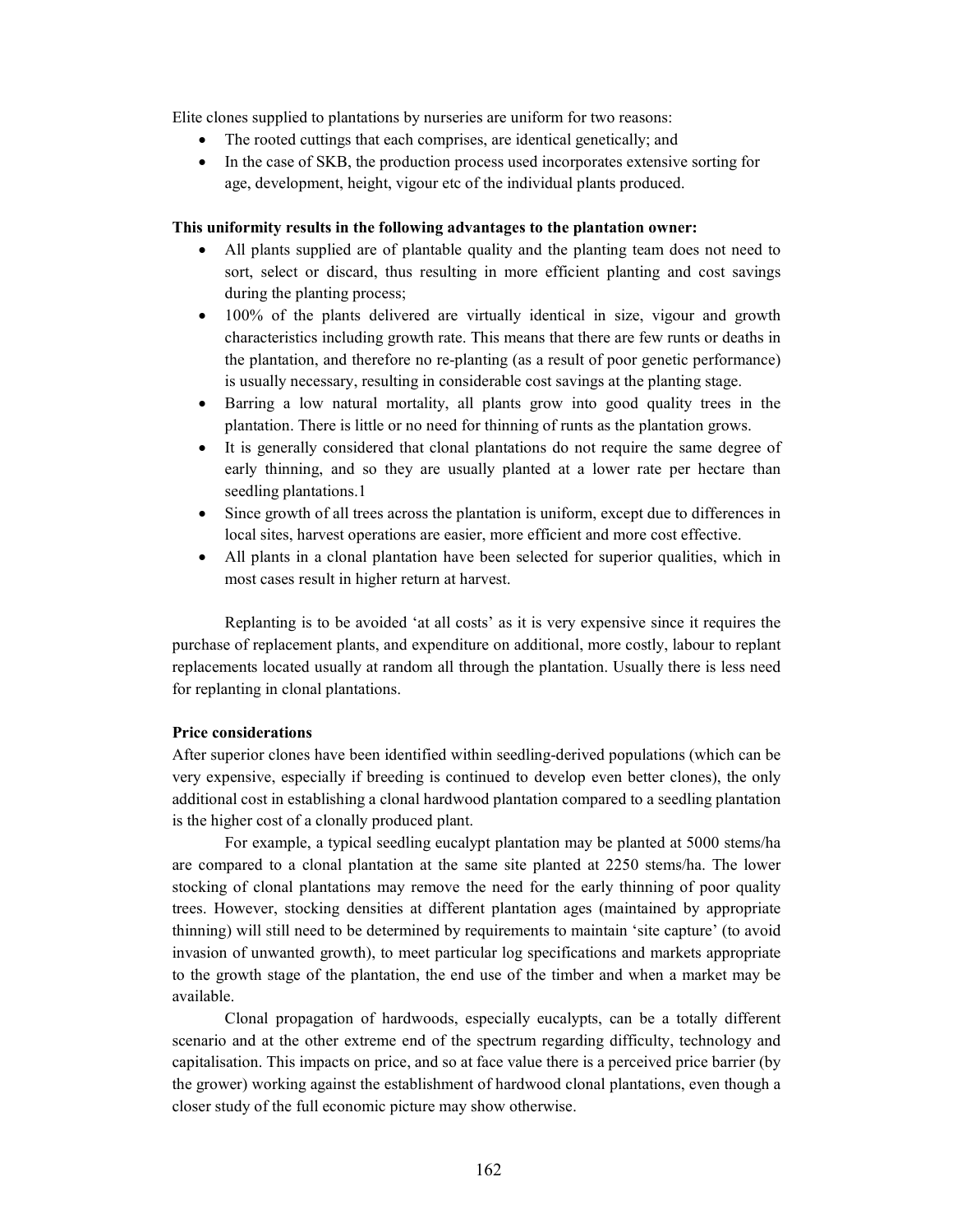In general, the price of rooted cuttings of clones is about three to five times the price of mass produced seedlings, due to the high labour costs in the production process, the high level of technical skill required and the high level of capitalisation required by the nursery. Whereas a wholesale eucalypt seedling may cost, say, Rs.1, a *Eucalyptus* rooted cutting of a selected clone will cost, say, Rs. 6.

Depending on the total cost of seedlings relative to other establishment costs and the cost to a company of the developed and chosen clones, the additional cost of purchasing the plants (as rooted cuttings) for a clonal plantation may be quite small and may be offset many times over by the flow-on savings. Clonal plantations can therefore be a very cost-effective forestry operation, particularly for shorter rotation crops or where the use of clonal material significantly shortens the rotation.

- Average productivity of these clones at 5 years rotation is 20 to 25 m3 /ha-1 /yr-1
- Very high productivity of 50 m3 /ha-1 /yr-1 has been obtained by many farmers who planted these unique clones.

## New Cloning Techniques

Since the first developmental stage until its recognition as an operational method of reproducing superior trees, cloning of *Eucalyptus* species is undergoing a continuous process of improvement through incorporation of new technical concepts and technologies at different phases of the process. Campinhos & Ikemori, 1983; Zobel & Ikemori, 1983; Ferreira & Santos, 1997; Denison & Keitzka, 1993.

The interest of intensively managed container-grow has largely made its evidences for the propagation by rooted cuttings of number of tropical forest species, (Beaujard et al. 2000, Urchin et al 1996, Monteuuis and Bon 1987, Monteuuis 1988). The propagation by micro-cutting and mini-cutting represents the most modern concept of commercial cloning of Eucalyptus. The terminology of these two techniques has been standardized as mini-cutting,

Nursery establishment and stock plant area maintenance costs were too high for unexpectedly variable and overall low rooting rate scores. Replacing the traditional fieldgrown stock plants by intensively managed container-grown ones resulted in easier and more economical maintenance, while increasing the number and improving the cuttings quality.

New generation cuttings are short orthotropic shoots, lately formed with an active shoot apex, several internodes and leaf pairs underneath. The traditional cuttings were more lignified stem portion with one pair of trimmed leaves only, and collected from field produced shoots after coppice. The new generation cuttings speed up the clonal multiplication process and hence shorten breeding and selection cycle duration, while improving the cutting quality issued from the intensively managed planting stock.

Rooting stem-cutting was not suitable for a large number of economically important species, including those important for energy and charcoal, like E. citriodora, E. maculata, E.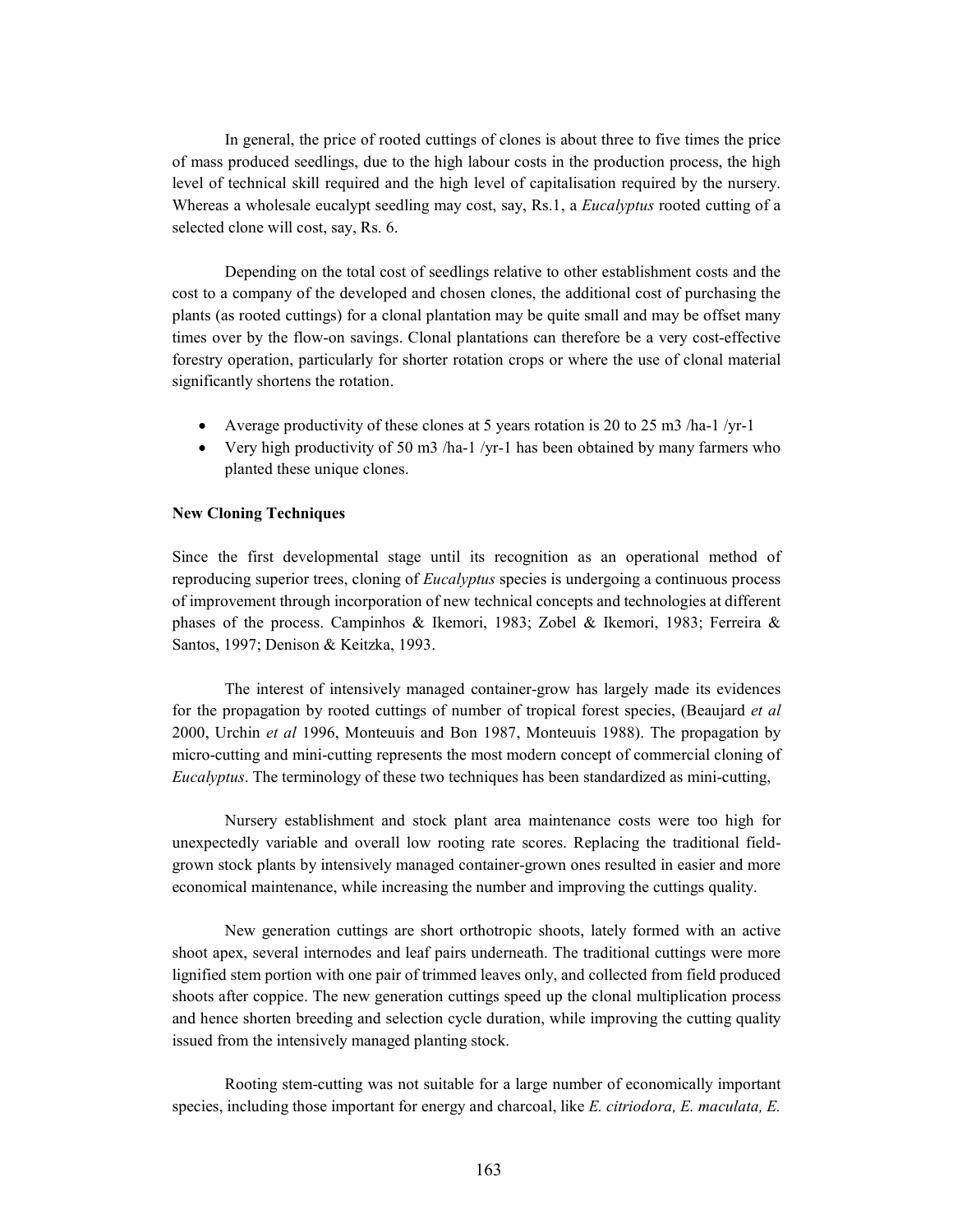paniculata and E. cloeziana, and an important number of clones of rootable species had problems for commercial propagation. Most of the problems were associated with accelerated maturation process causing rapid loss of rooting-predisposition, and manifestation of topophytic effect. The phenomena of topophysis affects clones in different intensities, and is the main cause of intra-clone differences in growth and reduction of rooting ability. Franclet et al. (1987) emphatically pointed out that topophysis induced physiological differences and these differences can result in sufficient intra-clonal variability that can suppress the potential advantages of cloning. Another limitation of stem cutting was associated with alterations of root system architecture, leading to root deformation. In many clones such deformations prevented their full genetic expression, consequently reducing the ratio between selected trees and number of clones effectively used. Because such limitations of rooting stem-cutting, alternative methods were developed for commercial cloning of *Eucalyptus* species.

## Mini-Cutting

The idea came up with the observations that rooting ability of stem-cuttings decreases with ontogenetic aging and the decline may be faster than reported in the literature. In E. grandis for example, the rooting competence decreased from the fourteenth node up Patton  $\&$  Willing, (1974), while it took longer in the E. deglupta. Assis et al. (1992) observed that clones of E. saligna, E. grandis and E. urophylla that had equally high proportion of stem-cutting rooting in vitro, showed differential levels of decline in the rooting percentage when managed in clonal hedges. This indicated that some factor related to clone growth, encompassing period between planting and cutting harvest (6 months), could be responsible for these differences. Preliminary tests done at Klabin Riocell (unpublished) showed, independent the species, almost 100% rooting of the very young mini-cuttings obtained from the cotyledonary leaf pair and the same tendency was maintained in the difficult to root species like  $E$ . *citriodora*,  $E$ .  $c$ loeziana, E. paniculata, E. dunnii, and E. globulus. However, with age, ranging from few days to some months, the cuttings harvested from such young plants showed a marked reduction in their rooting ability and in some cases such ability was totally lost. These observations suggested that the rooting potential reaches the maximum value at high juvenility level and is similar in all species tested. But the decrease in the rooting ability with seedling age differed among species, which was similar to that found in the older materials in the field. This suggests that, at some stage, part of the juvenility obtained through rejuvenation process in vitro (Gonçalves et al. 1986) and/or on basal sprouts of cut adult tress (Hartney, 1980) is being gradually eroded during the growth of the clones in the clonal hedges.

Results were obtained from trials established to define substrate, growth substances, environmental conditions for rooting etc. One of the most significant findings of this new technology was complete elimination of the use of growth substances usually required for the rooting of stem-cutting (Assis et al. 1992). These substances did not increase rooting of micro-cuttings, instead in some cases reduced it, indicating that the endogenous auxin concentration in the juvenile tissues was sufficient to promote rooting. Based on these results, a super-intensive system of Eucalyptus propagation ex vitro was established.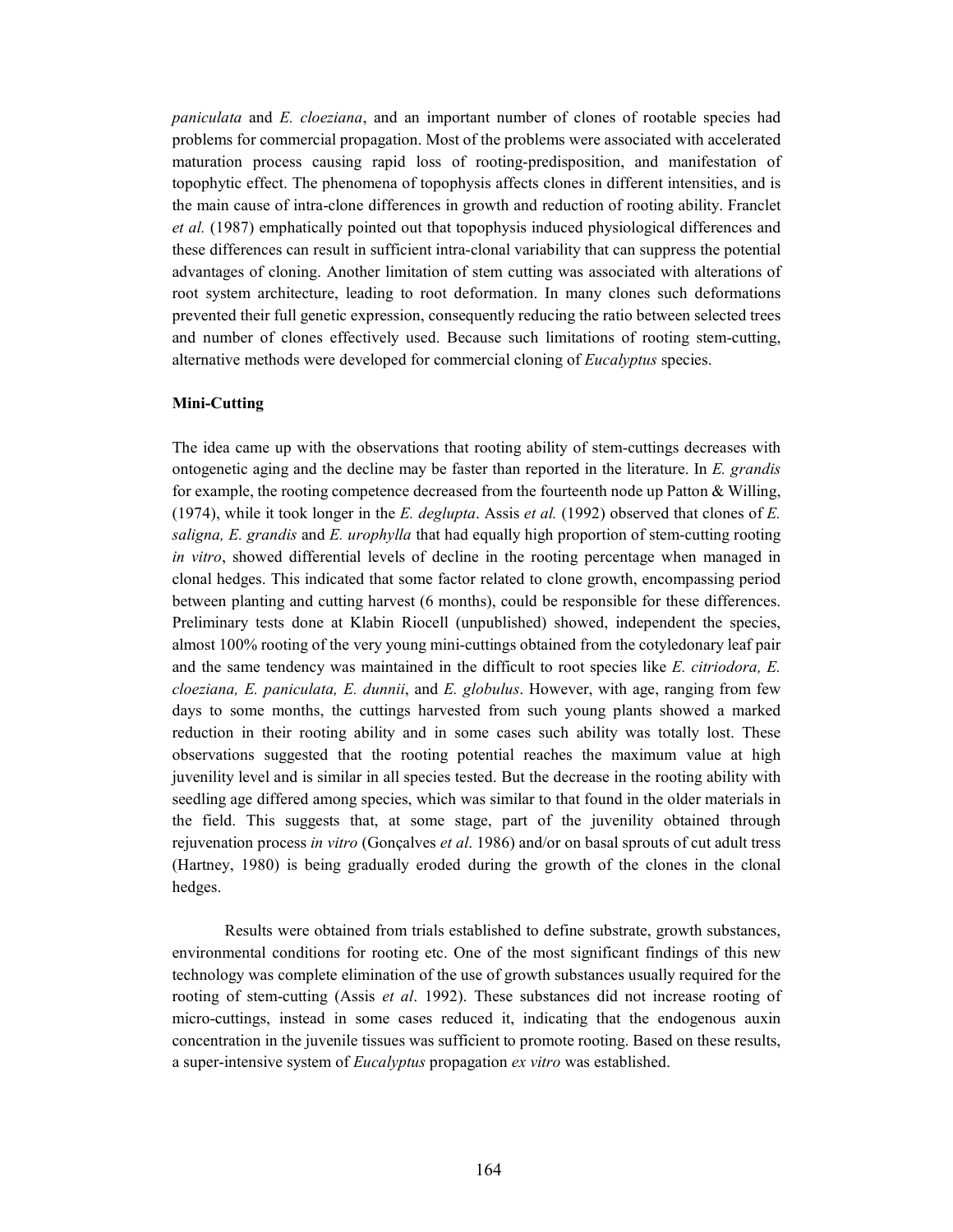The main feature of the technique is the use of juvenile plants or plants rejuvenated in vitro, as source of vegetative propagules. Shoot apices are used as micro-cuttings, which are placed to root in a green house equipped with temperature and humidity control. The actual size of micro-cuttings is about 7 to 8 cm with two to three leaf-pairs. Presence of the shoot apex is important for quality of the root system, because its presence induces taproot-like system. The micro-stumps left after micro-cutting harvest, sprout rapidly producing new micro-propagules, which can be harvested for use within a period of 15 days in the summer and 30 days in the winter.

Since its first use, the micro-cutting technique is improving continuously by incorporating new research findings. The evidence of evolution of this technique are well documented in publications of Assis et al. (1992); Xavier & Comerio (1996); Assis (1997); Wendling et al (2000); Higashi et al. (2000), and Campinhos et al. (2000). The technical contributions, reciprocally exchanged through a pre-competitive development model and intense information exchange, were the bases for the fast evolution of this new concept of cloning Eucalyptus in large scale.

### Advantages of Mini-Cutting

Compared to the traditional stem-cutting rooting, mini-cutting has many advantages leading to operational, technical, economical, environmental and quality benefits can be summarized as follows:

- Choice of a culture substratum allowing the production of the best cuttings, independently of local soils characteristic.
- Operationally, the labor demanded and cost is markedly reduced, due to elimination of labor intensive treatment in smaller indoor areas at much lower costs.
- Reduction of risks by the pathogenic whose have an expansion is very difficulty controllable in field-grown stock plants, and limited to the intensively managed grown resulting in reduced fungicide application.
- The rooting speed of micro-cuttings is usually reduced to half compared to rooting stemcutting, thus considerably improve the use of the facilities
- Mini-cuttings produce better quality root system with a tendency for a taproot-like system in contrast to the predominant lateral root growth habit in the stem-cutting system.
- Best controls of stock plant environment, less exposed to the sun and other environment regime variations of field-grown stock plants;
- The area culture and installation proximity, reducing stress risks between the instant of the crop and the installation of the cuttings in rooting conditions.
- Increasing of stock plants density and their productivity/surface.
- Best physiological conditioning of vegetative material allowing increasing appreciably rooting rate even for clone reputed refractory in traditional conditions.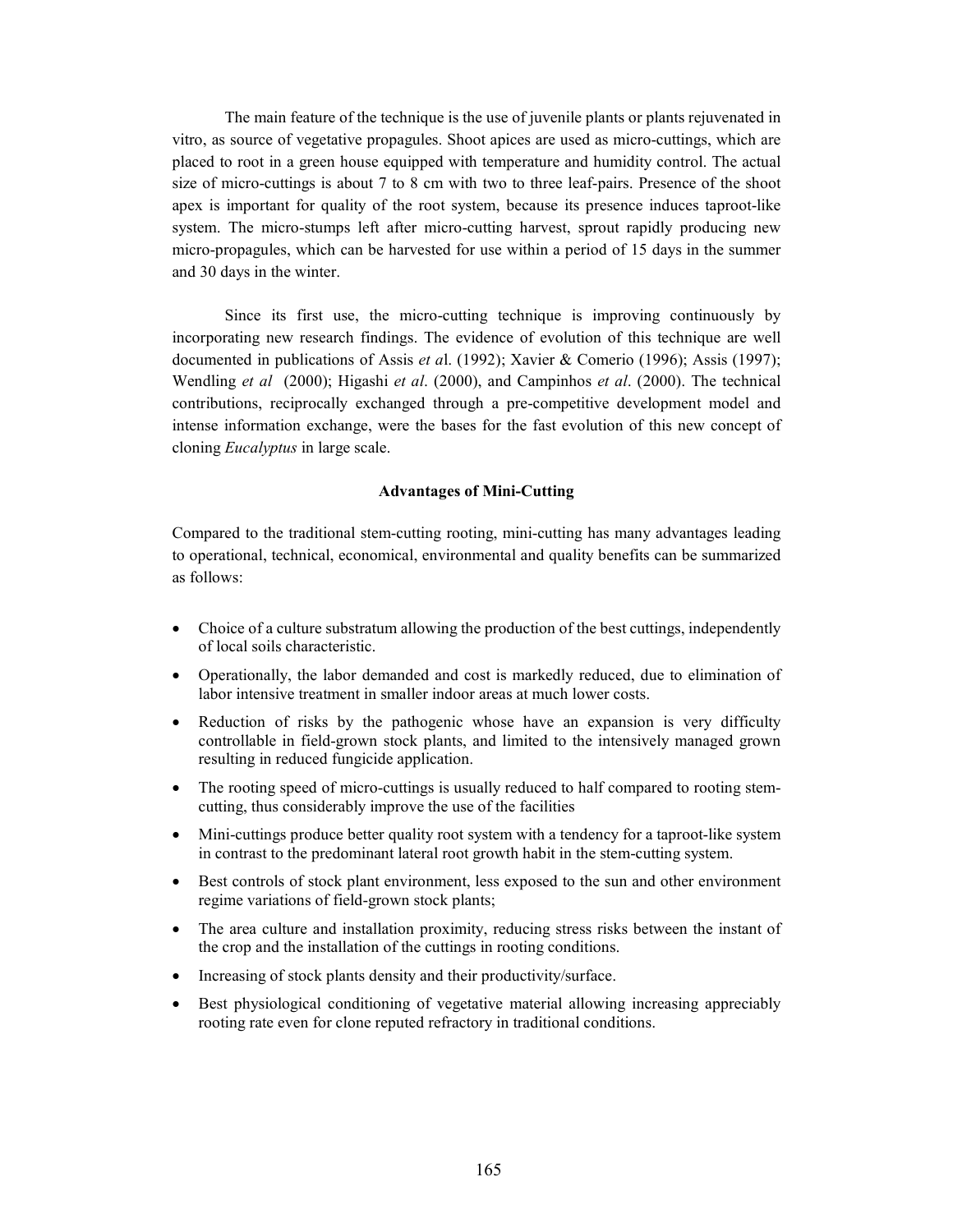#### Methodology

## Construction of raised sand beds.

Fiber glass or Concrete troughs of 1 ft height are placed on raised benches. The length of the troughs can vary according to the requirement. Bottom 5 cm is filled with pebbles or stones for proper drainage, and on the top of it river sand is filled to a height of 20 cm. The raised sand beds are protected under poly houses with sides is covered with insect proof mesh to protect the plants from rain, disease and pest.

For an area of 100 sq.Mt at a spacing of 10 cm X 10cm 10,000 plants can be planted. Weekly thrice fertilization is practiced with a solution of NPK 13-13-21 (5g/plant/week) and weekly micro nutrient spray (foliar soluble fertilizer with Magnesia and oligo - elements in concentrations of 8-12-24, +4+31) for 1g/plant/week

These rooted cuttings are subject to reiterated successive cut-back of the main axis to shorten them and to maintain them near the root system,

#### Cutting production on managed container-grown stock plant

The entire short orthotropic shoot newly formed, with an active shoot apex and an average number of three entire leaf pairs and 5 to 7 cm of long are harvested, 20 days after pillared. Each entire shoot harvested are immediately planted in the containers filled of a substratum compounded Vermiculite and Perlite in proportions  $8/2$  (v/v). The containers containing cuttings are then placed in mist chambers on heightened tabels, for 30 days in the rooting area , and submit to watering (15 seconds all 10min the 15 first days, and 15 seconds all hours them 10 next days).

Preventive treatments are practiced each week with fungus (Chlorothalonil to 550 g/l and Carbendazim to 100 g/l using 0,5 ml/l) and Cypercal 50 EC insecticide (Cyperméthrine to 50 g/l) to 10 ml/l doses.

#### Weaning

At the end of rooting stage, plantlets are transferred from mist chamber to 50 % shade for 4 days and changing of watering duration, from 15 seconds all hours to 15 seconds all 2 hours. Pest and disease protection are the same than the rooting phase.

#### Acclimation of rooted cuttings:

After weaning, cases containing young rooted cuttings are placed in acclimation conditions during approximately 45 days, in the total absence of shade and a watering of 15mn one to twice per day according to the sunning. During this phase, the fertilization is reduced to the utilization of granular NPK 13-13-21 once by week always to 5g/plant/week. Pest and disease protection are the same.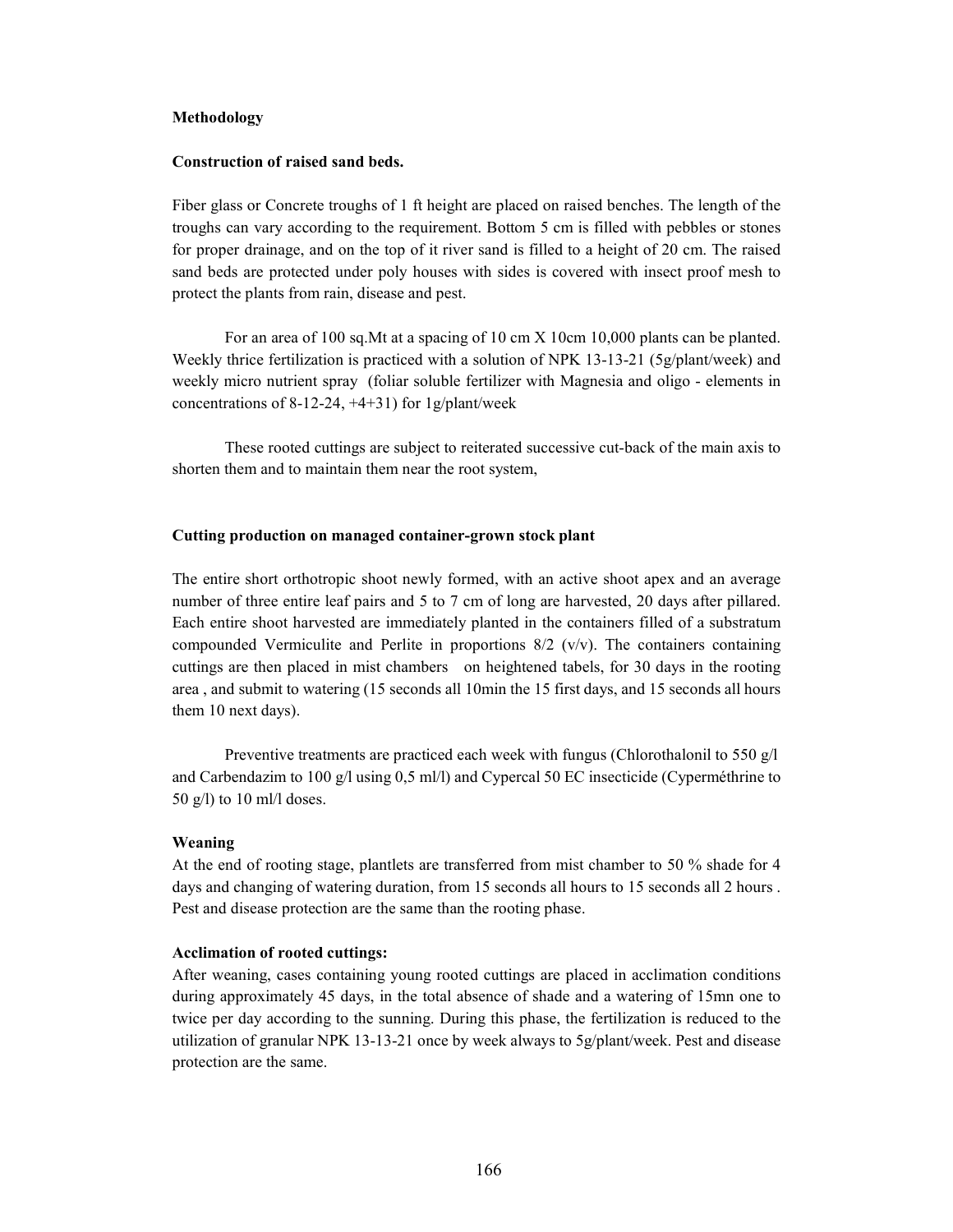# Results

Morphological comparison between different material (stool plant cuttings and rooted cuttings) according to their origin field-grown stock plants or intensively managed containergrown:



Photo1: Cutting from field-grown Photo2 Cutting from intensively



stock plant managed sand bed grown

Traditional cuttings issued from field-grow stool plant (Photo1) are more lignified stem portion of 5 to 8 cm length, taken in the median part of the stem, with 2 halved and opposed leaves, and two buds in dormant condition. Cuttings issued from intensively managed container-grown (Photo2) are entire short orthotropic shoots newly formed with 5 to 7 cm of long, with active shoot apex and with an average number of three entire leaf pairs. These entire shoots are harvested to its basis on the remaining fragment of the main axis of the stool plant after cut-back.



(a) (b) (a) (b) Photo3: Rooted Cutting from field-grown Photo4: Rooted cutting from sand bed

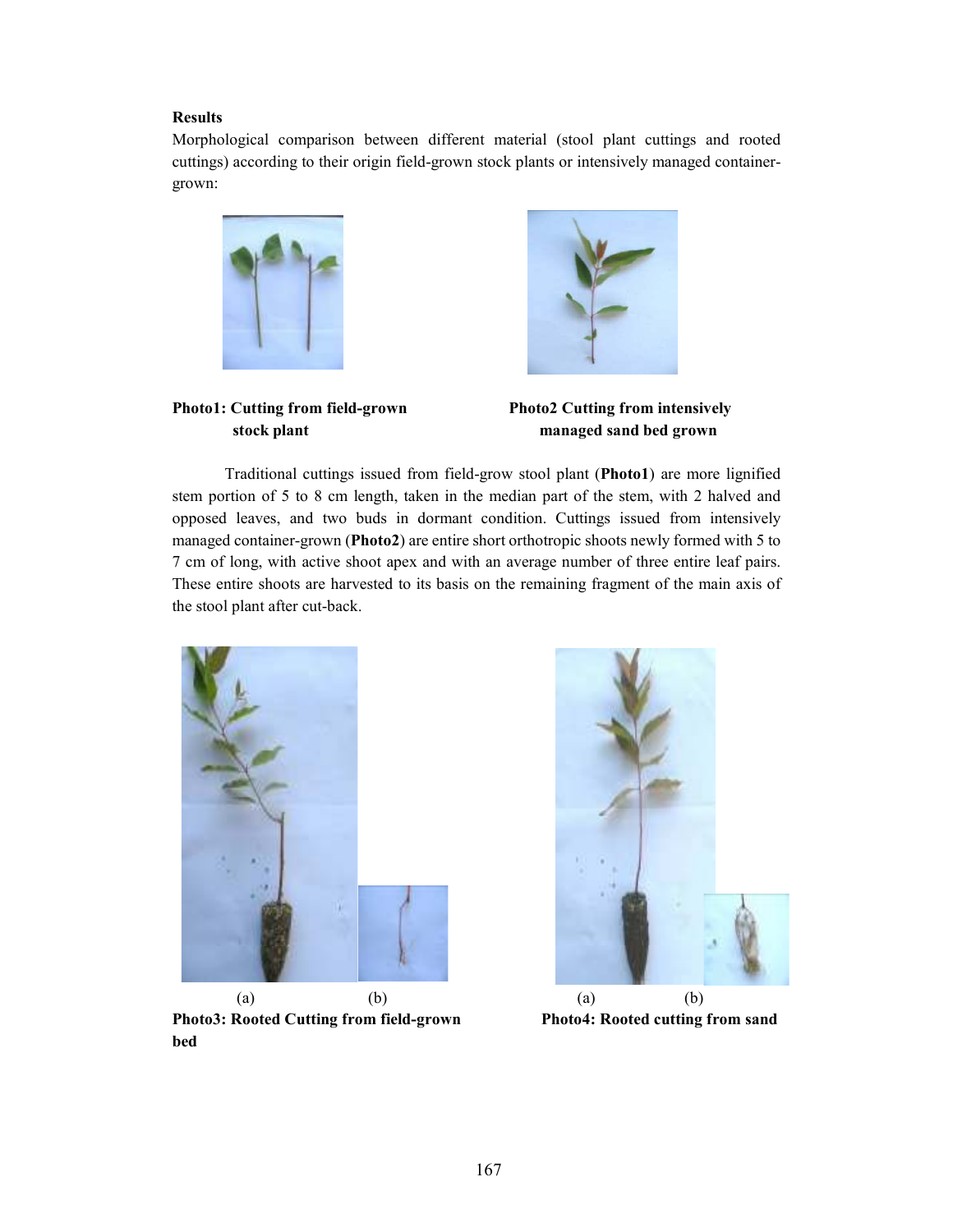The field-grown stock plants rooted cuttings (photo3) comes from improvement of one of two lateral buds of lignified stem portion. Root's system developed by this cuttings is less dense (photo4) with 1 to 3 main roots and very few secondary roots.

# Propagules Productivity

Compared to the field orchards, the capacity of producing vegetative propagules in the superintensive systems is highly expressive, consequently, more cuttings can be produced per year per unit constructed area of mini hedge, besides they are ease of handle, manage and they have a lower cost per plant.

Certain practices of management of mini-stumps in the sand beds produce vegetative propagules similar to the macro-cutting system. The sprouts are allowed to grow to bigger sizes, and after collection each sprout is divided into three mini-cuttings (basal, middle and apical). This system produces higher number of propagules/ $m<sup>2</sup>$  but it loses the best characteristic of the mini-cutting provided by the presence of shoot apex, responsible for producing high quality root system (taproot-like system, discussed earlier)

One question that arises from the spacing in mini-hedges is about the influence of close spacing on the rooting of mini-cuttings and the mini-stump productivity. Trials showed that the spacing of 5 x 5 cm between plants does not interfere significantly in the rooting capacity of the mini-cuttings, but wider spacing permits higher survival rate of mini-stumps. But the final results are better with narrower spacing, since there is more than proportional compensation by existence of higher number of plants/ $m^2$ .

| <b>Table1</b> Comparison of the cuttings production between intensively managed sand bed-grown |
|------------------------------------------------------------------------------------------------|
| and the field-grown stock plants in 100sq mt. area.                                            |

|                  | Number of cutting obtained                            |                                                               |
|------------------|-------------------------------------------------------|---------------------------------------------------------------|
| <b>Stages</b>    | Using field-grown stock plants<br>spaced at 1mt x1mt. | Using intensively managed<br>sand bed -grown at 10cm<br>X10cm |
| At the beginning | 100                                                   | 10000                                                         |
| After 3 months   | 100                                                   | 90000                                                         |
| After 6 months   | 100                                                   | 225000                                                        |
| After 1 year     | 100                                                   | 495000                                                        |
| After 2 year     | 35000                                                 | 1035000                                                       |

• Based on cuttings/mini-cuttings/stump considering 12 months of effective production, without discounting the replacement of dead plants.

Replacing the traditional field-grown stock plants by intensively managed containergrow ones resulted in easier and more economical maintenance, while increasing the number and improving the quality of the cuttings, having productivity 30 folds higher than the traditional system.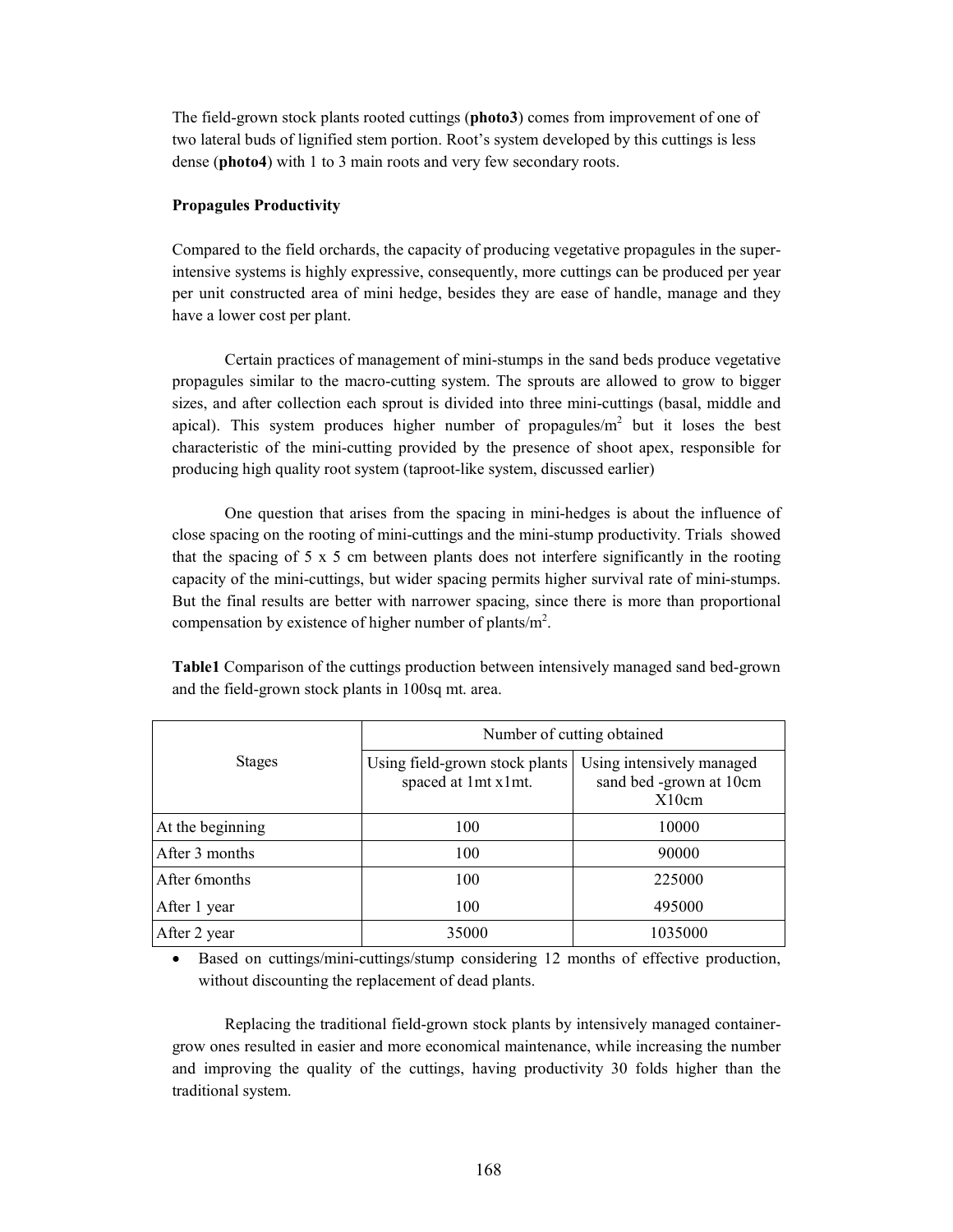At an interval of 20 days each plant can give 3 cuttings. 10 lakh cuttings can be obtained in 2years from 100 sq. mt. Area assuming 100% survival. At the same time field grown plant coppiced at an interval of 2years will yield around 35000 cuttings @ 35 cuttings per tree for 30 days interval from 100 sq mt. Area

## Discussion & Conclusion

The precocity of stool plants installed with cutting comes from precedent intensively managed sand bed-grown, expressed by early harvesting of cuttings; show the interest of the utilization of the increasingly juvenile vegetative material.

In fact, leaf axis of rooted cuttings coming from field-grown stock plants results of the improvement of one of two lateral dormancy buds of lignified stem portion. The level of bud's dormancy differs from a stem to another in the same stump, and from a cutting to another within a same stem. It leads to consider that physiologic stage is very different between intensively managed stool plants and field-grown stool plants. Physiologic stage of intensively managed stool plants is susceptible physiological stage to determine an "ability state of to the vegetative propagation" (Monteuuis 1988).

Nevertheless, the intensively managed rooted cuttings is an orthotropic seedling coming from the phylotaxique improvement of the apex, harvested to the basis of the stool plant, rejuvenated by reiterated successive cut-back of the main axis. Cuttings produced by this system constitute physiologically younger vegetative material than cutting fashioned from stem of field-grown stump. The effect age of origin plant on the behaviour of the future stool plant has been observed by Walker (1985), Beaujard et al (2000), Girouard (1974), Monteuuis & Bon M.C.,  $(1987)$ , and Farmer (1974). The important differences noted in term of productivity between managed container-grown stool plant and field-grown stool plant can therefore be explained by the physiological state difference and particularly by juvenility in favour of managed sand bed -grown young material.

Our results show a strong production of the roots biomass of the managed sand bedgrown rooted cuttings, comparatively to the field-grown rooted cuttings. Saydat and Yahia (1995) have shown that, rooted cuttings from managed sand bed-grown preserve their advantage to the field because they develop there, rooting system more important than rooted cuttings from field grown stock plant. Experimentations would have to be led in this aim on Eucalyptus research.

The morphology of the intensively managed cuttings predisposes it to an organogenesis oriented essentially to the rooting, due to the pre-existence of leaves and apex, the distribution of leaves on the stem, a good mass of roots, and finally a best juvenile state. The existence of apex confers to the cuttings its orthotropic form, due to the lateral growth inhibition which is implied the terminal bud. Several works mention the importance of the morphology of the cutting, especially their orthotropy on the rooting (Frohlich 1961, Marien 1991, Adendorff 1991, Fournioux, 2000). The effect of cut-back on the adventitious rooting and improvement of stool plants productivity has been observed by Girouard (1970), Monteuuis (1984) Monteuuis and Bon (1987). Cuttings coming from field-grown stock plants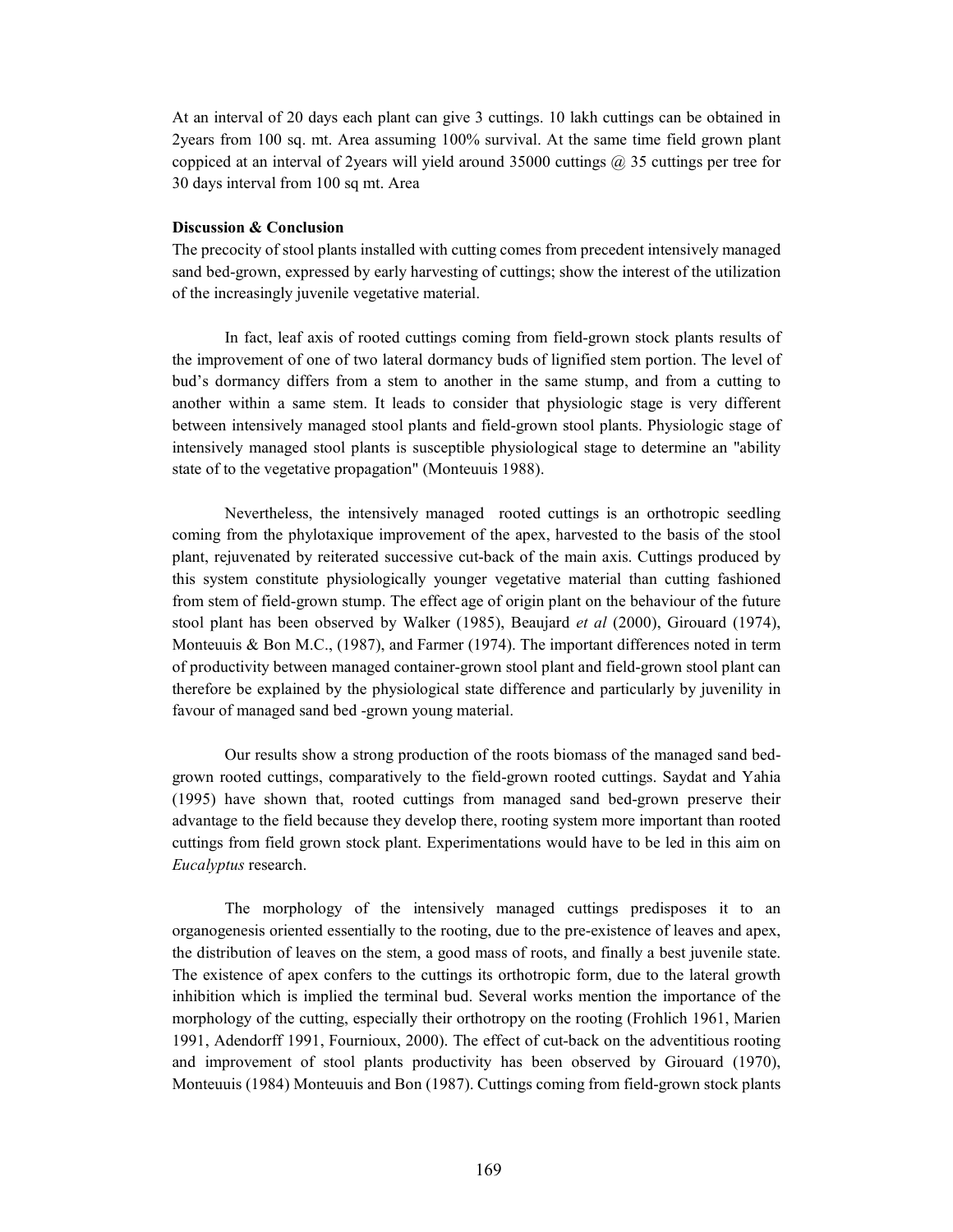are handicapped by the absence of apex, due to the bad spatial leaf distribution and the absence of secondary roots.

The clonal variability of rooting (percentage, mass, structure) has been pointed out on several varieties by several authors. Factors being able to influence this variability can be linked to genetic differences, to climatology, to seasonal variations, to vegetative material juvenility and to clones bank management (Adendorff and Schon 1991). The evolution of the productivity with stool plants age can be explained by the progressive improvement of its rooting with age, entailing a best exploration of roots and a best absorption of mineral elements contents in the substratum.

The rooting rate is used in clonal selection programs as first order criteria after which others variables can have an influence in the selection (Wignall et al 1991). The study of the rooting of cuttings in the different phases of propagation deserves to be deepened, notably by the study of the rooting kinetic.

Intensive management technique in sand-grown for propagating *Eucalyptus* is an easy technique to popularize. Its exponential increase of cuttings production increases its interest, in particular for the developing countries which often do not have means to acquire expensive technologies.

# **REFERENCES**

- Adendorff, M.W.; Schön, P.P., 1991. Root strike and root quality: the key to commercial success.AFOCEL. PP 25-48.
- Assis, T.F. , Rosa, O. P. & Gonçalves, S. I. 1992 Propagação clonal de Eucalyptus por microestaquia. In: CONGRESSO FLORESTAL ESTADUAL, 7. Nova Prata, 1992. Anais. Santa Maria: UFSM. 1992. P.824.
- Assis, T.F. Propagação vegetativa de Eucalyptus por microestaquia.1997. In: IUFRO CONFERENCE ON SILVICULTURE AND IMPROVEMENT OF EUCALYPTS, Salvador, Proceedings. Colombo: CNPF/EMBRAPA, 1997. V.1, P. 300-304.
- Beaujard, F.; Haricot, S.; Ramamison, V.; Guisnel., 2000. Rationalisation de la production des microboutures chez Forsythia x intermedia (Oléacées) : conduite et nutrition minérale des pieds-mères; évaluation des plants produits à l'issue d'une saison de végétation. Colloque Ste Catherine, PP 1-13.
- Campinhos, E. N &Ikemori, Y.K.1983. Introdução de novas técnicas na produção de mudas de essências florestais. Silvicultura, v.8,n.28, p.226-228.
- Campinhos, E.N & Iannelli-servin, C.M. & Cardoso, N.Z. & Almeida, M.A. & Rosa, A.C. Hidrojardim.2000 clonal Champion: Uma otimização na produção de mudas de eucalipto. Silvicultura, 80: 42-6,
- Denison, N.P. & Kietzka, J.E. 1993.The development and utilization of vegetative propagation in Mondi for commercial afforestation programmes. South African Journal of Forestry. 166: 53-60.
- Farmer R.E., 1974. Vegetative propagation and the genetic improvement of north american hardwoods.New Zealand journal of forestry science. Vol 4 No. 2 PP 211-220.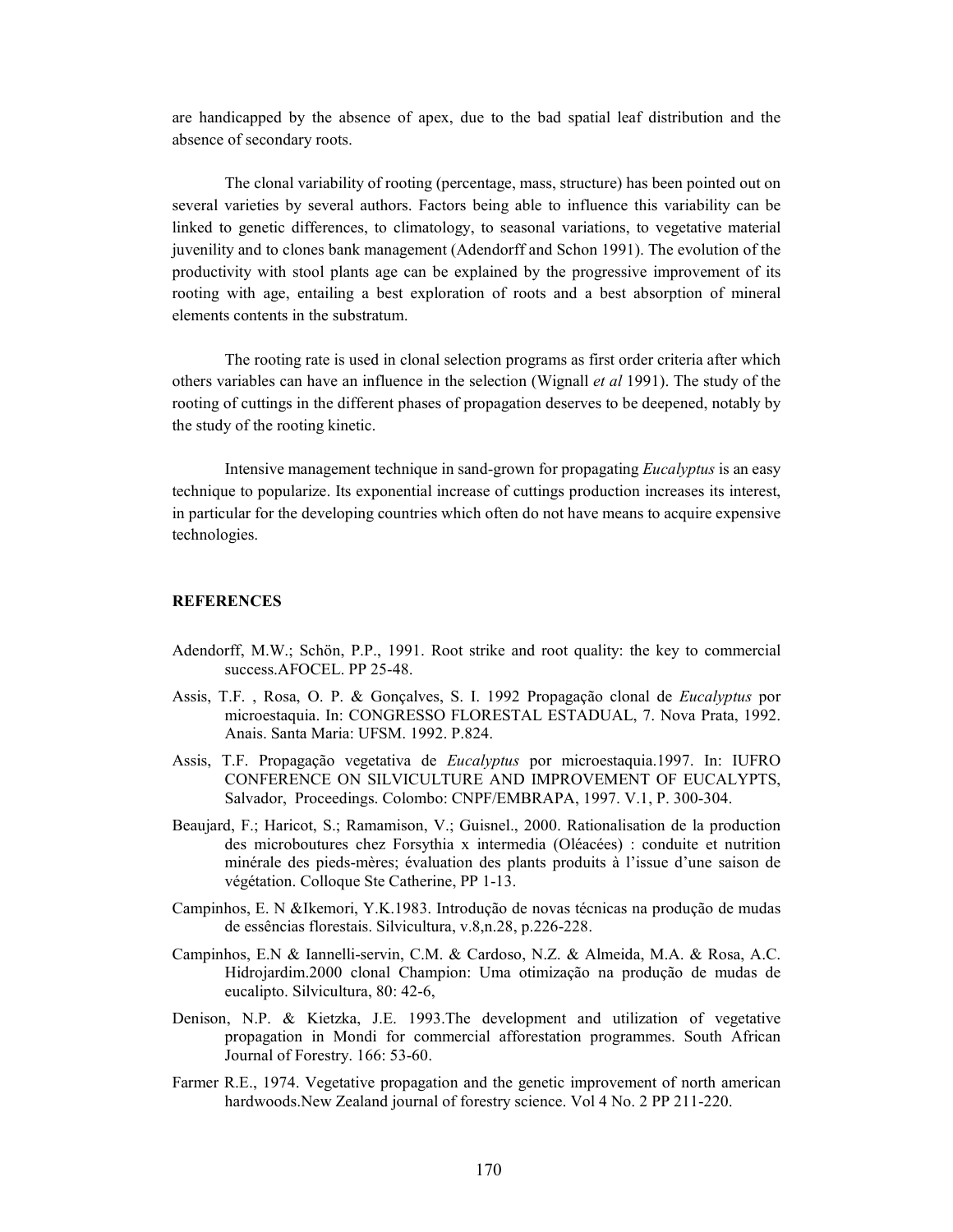- Ferreira, M & Santos, P.E.T.1997. Melhoramento genético florestal dos Eucalyptus no Brasil: breve histórico e perspectivas. In: IUFRO CONFERENCE ON SILVICULTURE AND IMPROVEMENT OF EUCALYPTS, Salvador.
- Fournioux J.C., 2000. Corrélation entre les jeunes feuilles, l'apex et les ébauches de grappes sur lerameau d'une bouture de vigne pendant sa phase d'enracinnement. Colloque Ste Catherine, PP 192.
- Franclet, A. & Boulay, M & Bekkaoui, F. &Fouret, Y. & Yerschoore-Martouzet, B & Walker, N. Rejuvenation. 1987. In: Bonga, J.M. and Durzan, D.J. ed. Cell and Tissue Culture in Forestry. Vol. 1. Dordrecht: Martinus Nijhof, P.232-248
- Frohlich H.J., 1961. The physiological and morphological behaviour of some vegetatively propagated broadleaved or coniferous trees. All. Forest-U. Jagdztg. 132 (2) : 39-58
- Girouard R.M., 1970. Rooting cuttings of spruce in a greenhouse under intermittent mist. Abstr. Lst North Am. For. Biol.Workshop East Lansing, Mich. P. 39.
- Girouard R.M., 1974. Propagation of Spruce by stem cuttings. New Zealand journal of forestry science. Vol 4 No. 2 PP 140-149.
- Gonçalves, A.N. & Crocomo, O.J. & Almeida, C.V. & Unterpertinger, J.P. & Chaves, R.A.B.1986. Reversion to juvenility in micropropagation of *Eucalyptus*. In: INTERNATIONAL ASSOCIATION OF PLANT TISSUE CULTURE, 6.,1986, Minneapolis. Abstracts... Minneapolis.
- Hartney, 1980 V.J. Vegetative propagation of the *Eucalyptus*. Australian Forest Research, v.10,p.191-211,1980.
- HigashI, E.N. & Silveira, R.L.V.A. & Gonçalves, 2000. A.N. Propagação vagetativa de Eucalyptus: Princípios básicos e a sua evolução no Brasil. 10p. (IPEF-ESALQ-USP. Circular Técnica, 192).
- Marien J.N., 1991. Clonal Forestry in Morocco. Prpopagation and maturation problems. Proceedings of IUFRO Symposium. Intensive forestry : the role of eucalypts. 2-6 september 1991.Durban South Africa : 126-132.
- Monteuuis O., 1988. Méristèmes, vieillissement et clonage d'arbres forestiers. Extrait des annales Afocel SAS Institute Inc. 1988. SAS/STAT user's guide, Releasa 6.03 edition. SAS Institute., Cary. N.C
- Monteuuis O.; Bon M.C., 1987. Enracinement et acclimatation de vitro-plant forestiers. In : Symposium Florizel 87 : Plant micropropagation in horticultural industries, Arlon, Belgique, 10-14 août1987. Liège, Belgique. Presses Universitaire, p. 160-169.
- Paton, D.M. & Willing, R. R. 1974. Inhibitor transport and ontogenetic age in *Eucalyptus* grandis. In: Plant growth substances. Tokyo: Hirokawa, ,p.126-132.
- Saydat El-Tingani; Yahia H.A., 1995. Rooting of Eucalyptus microtheca (Muel.) Stem Cuttings. CRCTHF –IUFRO Conference? Hobart, Australia PP 315-317.september 1991. Durban South Africa : 30-38
- Urchin G., Beaujard F., Gendraud Mr.,1996. Intensive production of juvenile cuttings by mother microplant culture in hydrangea macrophylla 'Leuchtfeuer' Can. J. Club. 74, pp 561-567.
- Walker N., 1985. Sequoia semperverens. Rejuvenilisation et culture des méristèmes en cascade. AFOCEL. PP 25-48.
- Wendling, I. & XavieR, A. & GomeS, J.M. & PireS, I.E. & Andrade, 2000. H.B. Propagação clonal de híbridos de Eucalyptus spp por miniestaquia. Revista Árvore, Viçosa, v.24, n.2, p.181-186,